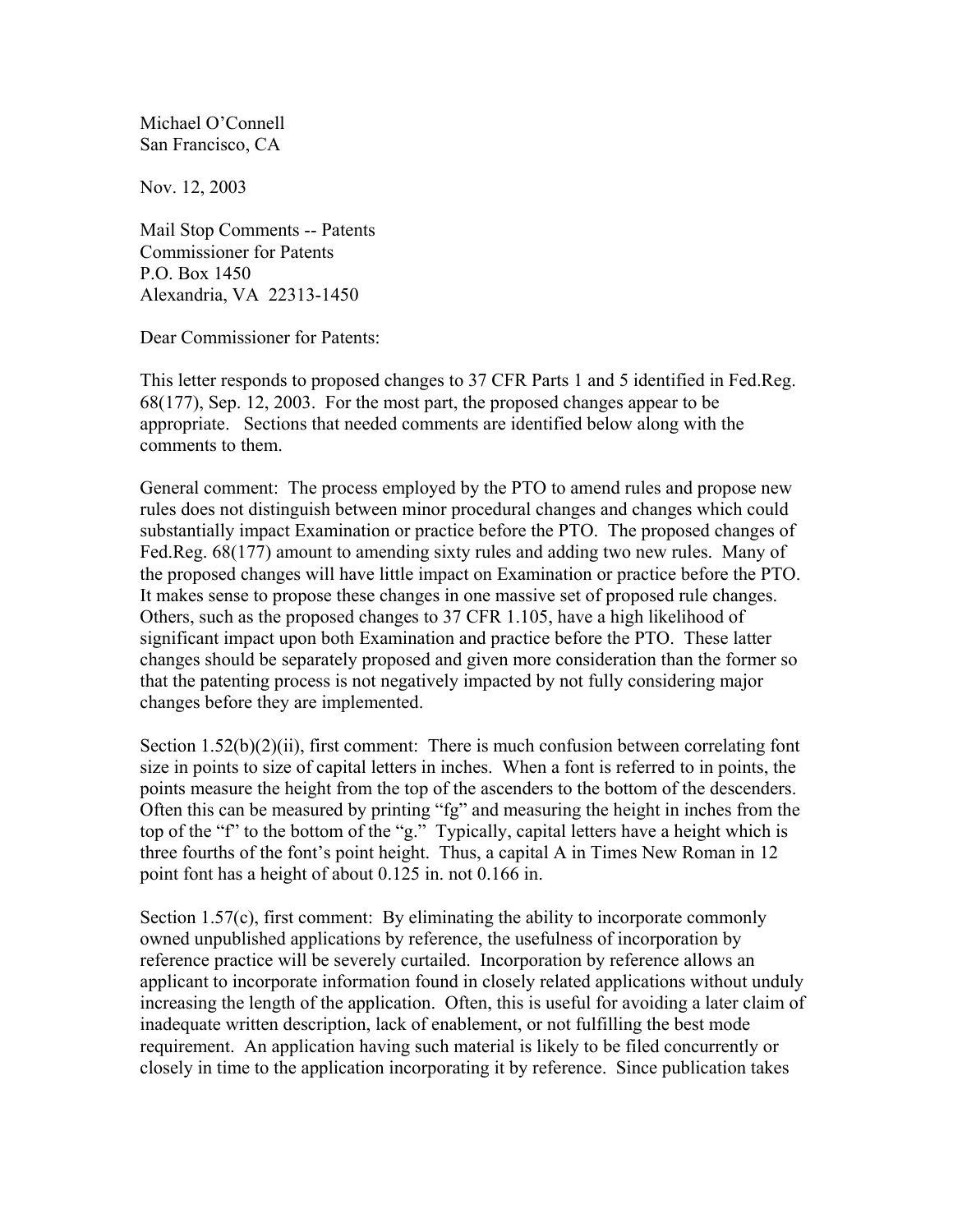Nov. 12, 2003 Commissioner for Patents Page 2

place 18 months after filing and issue takes longer, there will be few opportunities to shorten application length by incorporation by reference practice.

Section 1.57(c), second comment: Current patent office rules provide public access to unpublished patent applications incorporated by reference, 37 CFR 1.14. While this is not Internet access, it is not a significant burden since numerous commercial enterprises are available for obtaining copies of documents from the PTO. From a legal stand point, an interested party's expense in obtaining a copy of the unpublished patent application is minor in comparison to the cost of the legal analysis of the published application (or of the issued patent) that incorporates the unpublished application by reference.

Section 1.57(c), third comment: By law, an applicant is allowed to redact a patent application publication to that which is being published elsewhere in the world, 35 USC  $122(b)(2)(B)(v)$ . Patent laws vary throughout the world. Sometimes this results in a foreign inventor needing to add material that is essential only under U.S. law. This produces an anomalous result: A foreign inventor that adds such material to their U.S. application is not required to publish it in the U.S.; but a U.S. inventor incorporating by reference material that is only essential under U.S. law is required to do so by way of a published application or an issued patent.

Section 1.57(c), fourth comment: While there is a possibility that a file containing an unpublished patent application will not be available at the patent office  $(e.g., the patent is$ about to be issued and the file is at the printer), there is both a near term and a long term solution. The near term solution is to provide the inventor's or assignee's contact information upon determination that a file is unavailable so that an interested party can request a copy of the unpublished application. The long term solution will happen as a matter of course as the PTO transitions to electronic files since the electronic files will never be unavailable.

Section 1.57(c), fifth comment: Subparagraph (2) references 35 USC 112, 12, which is confusing because the referenced paragraph of the law presents the requirements for the claims. Subparagraph (2) seems to say that claims can be incorporated by reference.

Section 1.57(c), sixth comment: Subparagraph (3) references 35 USC 112, 16, which opens a multitude of questions. Means plus function elements of claims present numerous problems, not the least of which is that the Fed. Cir. requires a "clear link" between the element and language in the specification. It seems unwise to further confuse an already confusing area of the law by making a specific rule allowing language supporting a means plus function element to be incorporated by reference.

Section 1.57(c), seventh comment: Rather than restate the law of 35 USC 112 in subparagraphs (1), (2), and (3), the PTO should consider using the existing language in MPEP  $\& 608.01(p)$ : "Essential material is defined as that which is necessary to (1) describe the claimed invention, (2) provide an enabling disclosure of the claimed invention, or (3) describe the best mode (35 USC 112)."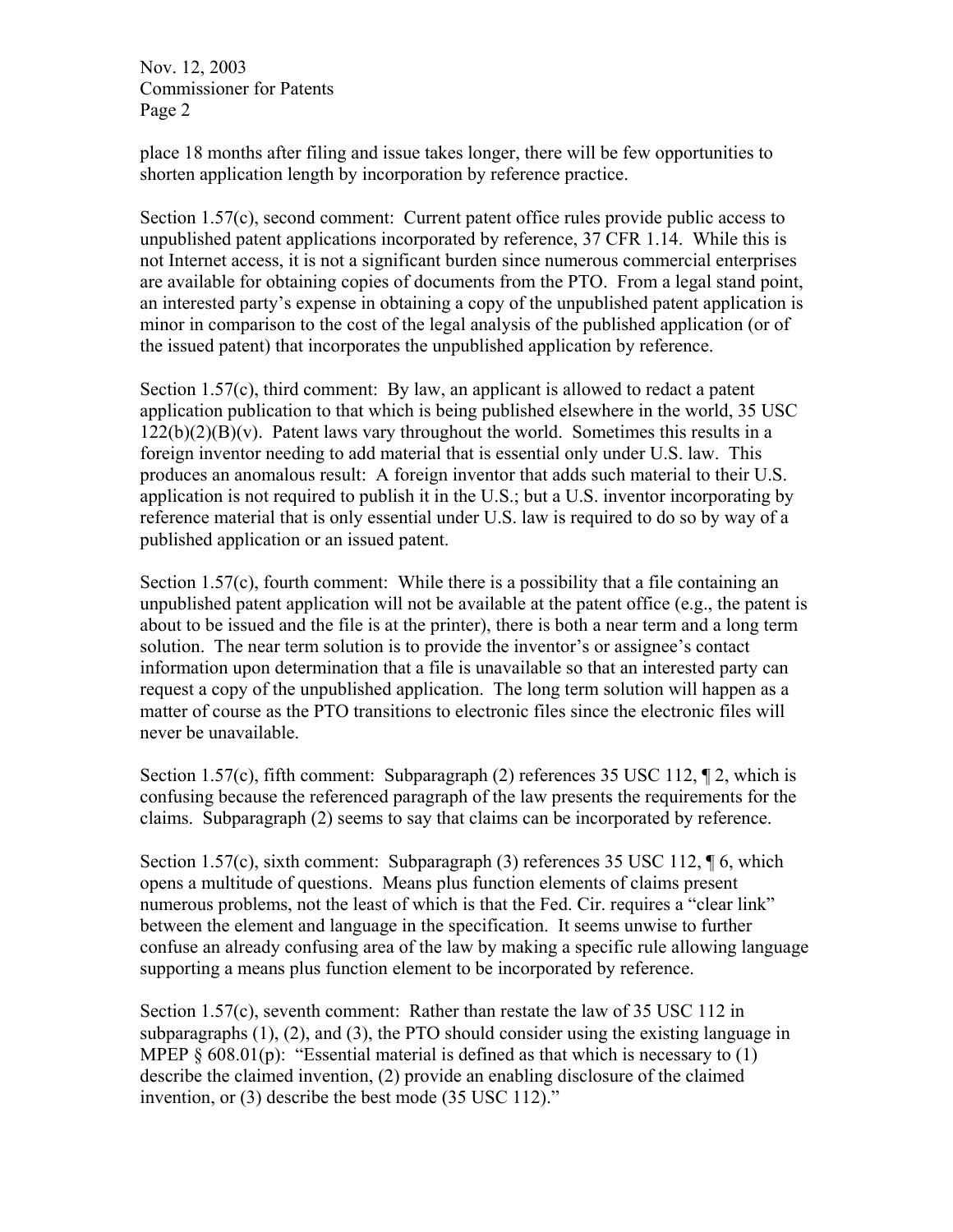Nov. 12, 2003 Commissioner for Patents Page 3

Section 1.58(c), first comment: See comment relative to Section 1.52(b)(2)(ii) above.

Section 1.105, first comment: The public comments that were provided relative to section 1.105 and published on Sept. 8, 2000, continue to be relevant and pertinent to this controversial rule and the newly proposed version. Fed.Reg. 65(175), 54633-35. Copy attached.

Section 1.105, second comment: This section has an effective date of three years ago and, as such, there has been too little time since its enactment to determine whether the additional information identified in proposed section  $1.105(a)(1)(viii)$  and the litigation discovery tools identified in proposed section 1.105(a)(3) are needed.

Section 1.105, third comment: The first example given for justifying the proposed changes to section 1.105 is a hypothetical need for the Examiner to query the applicant regarding the knowledge of those of ordinary skill in the art. Requesting a stipulation from the applicant regarding the knowledge of those of ordinary skill in the art changes an objective standard to a subjective standard. Currently, Examiners work intimately with the prior art relevant to the applications that they examine. It is the prior art that determines the knowledge of one of ordinary skill in the art. As such, Examiners are in a position to initially determine the knowledge of one of ordinary skill in the art. If appropriate, the Applicant may rebut this initial determination.

Section 1.105, fourth comment: The second example given for the proposed changes to section 1.105 is to remove uncontroverted assertions from the record via stipulations. If an Examiner's assertion is not controverted, the record stands for the Examiner's assertion under the doctrine of file wrapper estoppel. There is no need for such a stipulation.

Section 1.105, fifth comment: Proposed section  $1.105(a)(1)(viii)$  is not needed because the Examiner can make an assertion regarding any of these items and the Applicant must respond or let the Examiner's assertion stand.

Section 1.105, sixth comment: Proposed section 1.105(a)(3) provides litigation discovery tools to the Examiner, namely requests for documents, interrogatories, and stipulations. An inappropriately worded request from an Examiner for documents could leave an applicant no choice but to send a library of books to the PTO, at great expense to the applicant and which will never be looked at by the Examiner. Interrogatories and stipulations are used in litigation to limit issues to be brought before the courts. They are completely inappropriate to an ex parte action where an applicant must either accept an Examiner's final word on a subject or appeal.

It is unfortunate but many patent practitioners are unable to keep up with proposed changes to patent laws and rules. Often, vocal critics of the U.S. patent system are not registered practitioners and take anecdotal instances and transform them into crises. The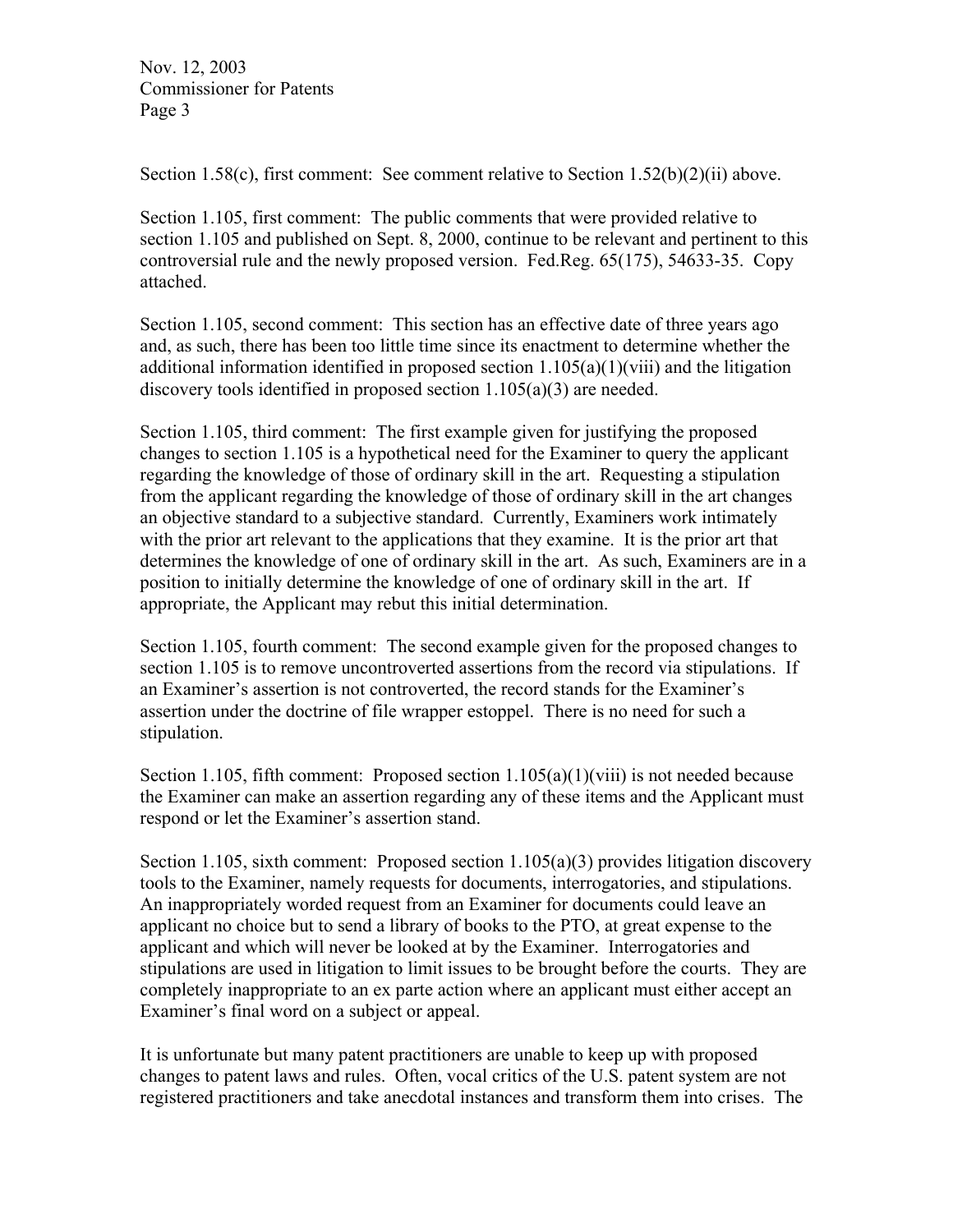Nov. 12, 2003 Commissioner for Patents Page 4

FTC Chairman's recent report on the balance between patent law and competition is a prime example since it completely fails to mention that patents are an engine of competition. Without the U.S. patent system, there would be few technology driven startups. Without technology driven startups, large technology companies will consolidate to the point that there is little competition. It may seem ironic that as the current trend is to assail patent laws another current trend is to strengthen copyright laws. The irony disappears when one realizes that weaker patent laws and stronger copyright laws both benefit large entities. Note that the FTC Chairman's report also includes mistakes of law and fact. Consequently, it has done a great disservice to patent law policy by being issued as a final report when it is at best a preliminary draft.

The comments given here are not provided merely to be critical. But rather are provided in an attempt to address rule changes which create problems for the public and the PTO.

Best regards,

*/s/ Michael O'Connell*  Michael O'Connell Reg. No. 42, 950

Attachment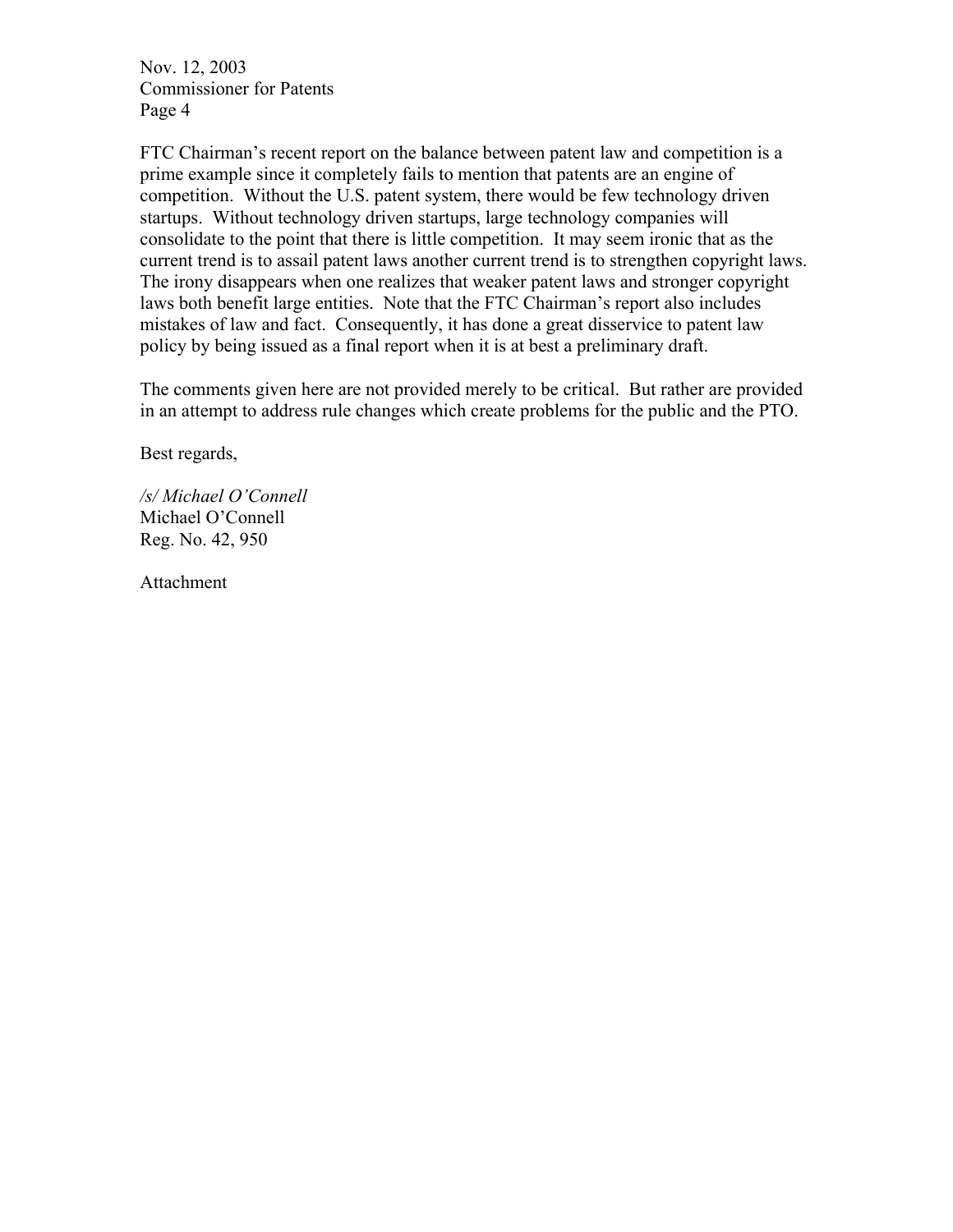information is supplied, *e.g.*, application number, any error in the information would significantly delay identification of the application being cited.

*Comment 48:* One comment suggested that the change to § 1.98(d) adds a great deal of complexity for very little benefit, particularly as the examiners should be considering the prosecution history, which is independent of whether the IDS in the prior application complied with § 1.97. Additionally, there is no justification to apply § 1.98(d)(2) retroactively.

*Response:* The comment has been adopted. The proposed required compliance with § 1.97 for the IDS in the prior application has not been carried forward in the final rule. It is also the intent of the Office, as stated in the preamble to the instant final rule, not to apply § 1.98(d)(2) retroactively.

*Section 1.102:* Section 1.102(d) is amended to refer to ''the fee set forth in § 1.17(h)'' for consistency with the changes to §§ 1.17(h) and 1.17(i). See discussion of changes to §§ 1.17(h) and 1.17(i).

*Section 1.103:* The proposal to amend § 1.103 was not proceeded with in this final rule, but has been included in the final rule to implement request for continued examination practice (the final rule resulting from *Changes to Application Examination and Provisional Application Practice*, Interim Rule, 65 FR 14865 (March 20, 2000), 1233 *Off. Gaz. Pat. Office* 47 (April 11, 2000)). The comments on the proposed amendment to § 1.103 have been treated in that final rule.

*Section 1.104:* Section 1.104(a)(2) (second sentence) is amended to add the phrase ''in an Office action'' to provide basis for the phrase ''Office action'' in §§ 1.111(a), (b), and 1.115(a).

Section 1.104(e) has been revised by deleting the last sentence thereof. The last sentence previously stated:

Failure to file such a statement does not give rise to any implication that the applicant or patent owner agrees with or acquiesces in the reasoning of the examiner.

This statement of the rule is inconsistent with recent decisions by the United States Supreme Court (Supreme Court) and the United States Court of Appeals for the Federal Circuit (Federal Circuit), which highlight the crucial role a prosecution history plays in determining the validity and scope of a patent. *See e.g., Warner-Jenkinson Co.*  v. *Hilton Davis Chem. Co.*, 520 U.S. 17, 41 USPQ2d 1865 (1997); *Markman* v. *Westview Instruments*, 52 F.3d 967, 34 USPQ2d 1321 (Fed. Cir. 1995), aff'd 517 U.S. 320, 38 USPQ2d 1461 (1996);

*Vitronics Corp.* v. *Conceptronic Inc.*, 90 F.3d 1576, 39 USPQ2d 1573 (Fed. Cir. 1996). The examiner's statement of reasons for allowance is an important source of prosecution file history. See for example *Zenith Labs., Inc.* v. *Bristol-Myers Squibb Co.*, 19 F.3d 1418, 30 USPQ2d 1285 (Fed. Cir. 1996), which references MPEP 1302.14 to this effect (Footnote 7 of the case).

In view of the recent case law dealing with prosecution history, the failure of an applicant to comment on damaging reasons for allowance would give rise to a presumption of acquiescence to those reasons, and the negative inferences that flow therefrom. Accordingly, the statement in the rule that failure to file comments on reasons for allowance does not give rise to any implication that an applicant (or patent owner) agrees with or acquiesces in the reasoning of the examiner is obsolete and out of step with recent case law. The deletion of this statement from the rule should require applicant to set forth his or her position in the file if he or she disagrees with the examiner's reasons for allowance, or be subject to inferences or presumptions to be determined on a case-by-case basis by a court reviewing the patent, the Office examining the patent in a reissue or reexamination proceeding, the Board of Patent Appeals and Interferences reviewing the patent in an interference proceeding, *etc.* 

That the examiner does not respond to a statement by the applicant commenting on reasons for allowance does not mean that the examiner agrees with or acquiesces in the reasoning of such statement. While the Office may review and comment upon such a submission, the Office has no obligation to do so.

This revision of § 1.104(e) does not provide any new policy, but rather tracks the state of the case law established in the decisions of the Supreme Court and the Federal Circuit.

*Section 1.105:* Section 1.105 is a new section containing §§ 1.105(a) through (c), relating to requirements by the Office that certain information be supplied.

Section 1.105(a)(1) provides examiners or other Office employees explicit authority to require submission, from individuals identified under § 1.56(c) or any assignee, of such information as may be reasonably necessary for the Office to properly examine or treat a matter being addressed in an application filed under 35 U.S.C. 111 or 371, in a patent, or in a reexamination proceeding. The examples given that contain specific references in  $\S$  1.105(a)(1)(i), (iii), and

(vii) to inventors, and in § 1.105(a)(2) to assignees who have exercised their right to prosecute under § 3.71 are not intended to limit the scope of general applicability for all individuals identified in § 1.56(c). Abandoned applications also fall within the scope of the rule to provide for handling of petition matters. New § 1.105 is simply an explicit recitation of inherent authority that exists pursuant to 35 U.S.C. 131 and 132, and continues the practice of providing explicit authority to Office employees as was done with the Board of Patent Appeals and Interferences under § 1.196(d) and with trademark examiners under § 2.61.

The explicit authority of the examiner under § 1.105 to require such information as may be reasonably necessary to properly examine an application or treat a matter therein will be effective for any Office action written on or after the date that is sixty days after the date of publication in the **Federal Register**.

The inherent authority of the Office to require applicants to reply to requirements for information under 35 U.S.C. 131 and 132 was made explicit in § 1.105(a)(1) to *encourage* its use by Office employees so that the Office can perform the best quality examination possible. The authority is not intended to be used by examiners without a reasonable basis, but to address legitimate concerns that may arise during the examination of an application or consideration of some matter.

Sections 1.105(a)(1)(i) through (a)(1)(vii) identify examples of the types of information that may be required to be submitted. Section 1.105(a)(1)(i) relates to the existence of any particularly relevant commercial database known to any of the inventors that could be searched for a particular aspect of the invention. Section  $1.105(a)(1)(ii)$  relates to whether a search was made, and if so, what was searched. Section 1.105(a)(1)(iii) relates to a copy of any non-patent literature, published application, or patent (U.S. or foreign), by any of the inventors, that relates to the claimed invention. Section 1.105(a)(1)(iv) relates to a copy of any non-patent literature, published application, or patent (U.S. or foreign) that was used to draft the application. Section 1.105(a)(1)(v) relates to a copy of any non-patent literature, published application, or patent (U.S. or foreign) that was used in the invention process, such as by designing around or providing a solution to accomplish an invention result. Section 1.105(a)(1)(vi) relates to identification of improvements. Section 1.105(a)(1)(vii)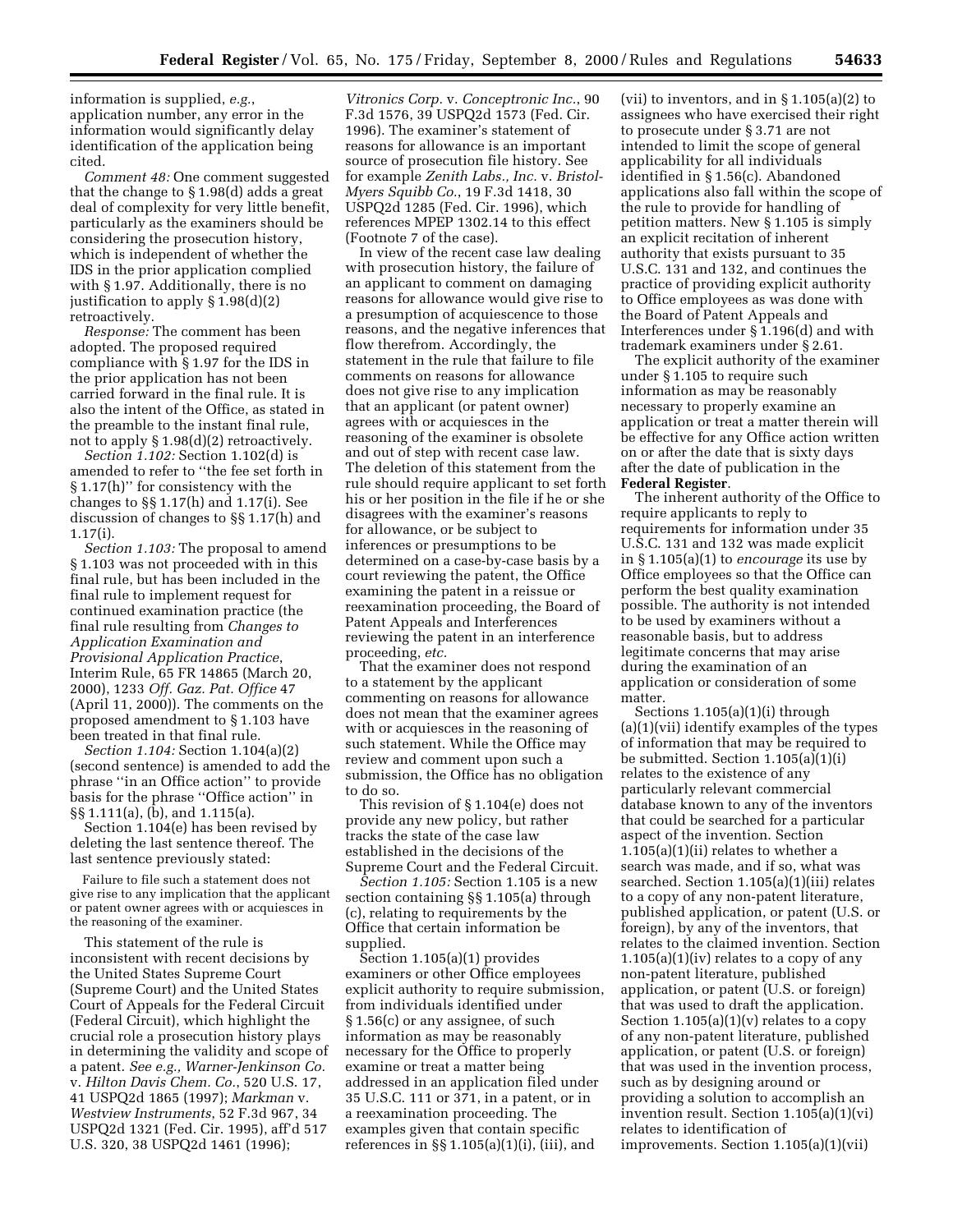relates to uses of the claimed invention known to any of the inventors at the time the application is filed notwithstanding the date of the use. Knowing a particular use/application of an invention may be helpful in determining a field of search for the invention.

Other examples where the Office may require the submission of information are:

(1) A reply to a matter raised in a protest under § 1.291;

(2) An explanation of technical material in a publication, such as one of the inventor's publications;

(3) The identification of changes made in a reformatted continuing application filed under § 1.53(b);

(4) A mark-up for a continuation-inpart application showing the new matter where there is an intervening reference;

(5) Comments on a new decision by the Federal Circuit that appears on point;

(6) The publication date of an undated document mentioned by applicant which may qualify as printed publication prior art (35 U.S.C. 102(a) or (b)); or

(7) Information of record which raises a question of whether applicant derived the invention from another under 35 U.S.C. 102(f).

The Office intends to provide training for its employees on the appropriate use of § 1.105. Any abuse in implementation of the authority, such as a requirement for information that is not in fact reasonably necessary to properly examine the application, may be addressed by way of petition under § 1.181.

Section 1.105 does not change current Office practice in regard to questions of fraud under § 1.56, and inquiries from examiners relating thereto are not authorized. *See MPEP 2010.* 

Section 1.105(a)(2) provides that where an assignee has asserted its right to prosecute an application pursuant to § 3.71(a), matters such as §§ 1.105(a)(1)(i), (iii), and (vii) that especially relate to the inventors may also be applied to the assignee. It is also contemplated that these paragraphs may be applied to other individuals identified by § 1.56(c).

Section 1.105(a)(3) provides a safety net by specifically recognizing that where the information required to be submitted is unknown and/or is not readily available, a complete reply to the requirement for information would be a statement to that effect. There would be no requirement for a showing that in fact the information was unknown or not readily available such as by way of disclosing what was done

to attempt to satisfy the requirement for information. Nonetheless, it should be understood that a good faith attempt must be made to obtain the information and a reasonable inquiry made once the information is requested even though the Office will not look behind the answer that the information required to be submitted is unknown and/or is not readily available. An Office employee should not continue to question the scope of a specific answer merely because it is not as complete as the Office employee desires. (See Example below.)

*Example:* In a first action on the merits of an application with an effective filing date of May 1, 1999, the examiner notes the submission of a protest under § 1.291 relating to a public sale of the subject matter of the invention and requests a date of publication for a business circular authored by the assignee of the invention, which circular was submitted with the protest. It is expected that the attempt to reply to the requirement for information would involve contacting the assignee who would then make a good faith attempt to determine the publication date of the circular. The reply to the requirement states that the publication date of the circular is ''around May 1, 1998.'' As ''around May 1, 1998'' covers dates both prior and subsequent to May 1, 1998, a *prima facie* case under 35 U.S.C. 102(b) would not exist. The examiner cannot require that the reply be more specific or hold the reply to be incomplete based on such information. The examiner can, however, in the next Office action seek confirmation that this is the most specific date that was obtained or can be obtained based on a reasonable inquiry being made if that is not already clear from the reply to the initial requirement for information.

Section 1.105(b) provides that the requirement for information may be included in an Office action, which includes a restriction requirement if appropriate, or can be sent as a separate letter independent of an Office action on the merits, such as when the information required is critical to an issue or issues that need to be addressed in a subsequent Office action. Each Technology Center can determine how best to implement the section. For example, a Technology Center having certain technologies where pertinent prior art is highly likely to be found in a commercial data base may choose to implement § 1.105(a)(1)(i) routinely for those technologies, sending out requirements for information either when such applications are first forwarded to the Technology Center, or at the time they are assigned to an examiner.

Section 1.105(c) provides that a reply to a requirement for information or failure to reply is governed by §§ 1.135

and 1.136. Note the Example provided in the discussion of § 1.105(a)(2).

*Comment 49:* Several comments either oppose or strongly oppose the rule. Three comments argue that the Office is without statutory basis to support the rule and in fact violates 35 U.S.C. 103(a) (patentability shall not be negatived by the manner in which the invention was made), while two others argue that there is no need for the rule in view of the Office's inherent authority. All the comments opposing the rule argue that the rule imposes an unreasonable burden on the applicants. One comment argues that the rule imposes an unreasonable burden on the examiners to prepare the request. Objections to the rule include:

(1) It will slow the examination process where applicant is required to reply;

(2) It sets a standard of ''reasonably necessary'' that is new and different from the materiality standard in § 1.56;

(3) The information may be protected by attorney-client privilege;

(4) The information may be voluminous;

(5) It may be difficult to make a good faith search when large corporate teams or foreign entities are involved;

(6) New issues are created in subsequent litigation as to whether a good faith search was made and whether the duty of candor was complied with, particularly if the reply was that the information is unknown or not available; and

(7) It may be used to shift the burden of examination from the examiner to the applicant.

There was also a concern that the Office did not address any mechanism to assure a uniform policy among the 3,000 examiners.

*Response:* The comments objecting to the new rule are not adopted. The Office will, however, actively work toward ensuring that examiners apply the rule uniformly and fairly, and the Office will provide a petition remedy to achieve those purposes. As to the specific burdens that the rule is said to create, it must be kept in mind that the rule is aimed at resolving an issue that is reasonably necessary for the examiner to resolve for the proper examination of the application. The requirement for information under § 1.105 thus cannot be avoided in our system of examination (as opposed to registration) and would have been made under the Office's inherent authority. Accordingly, the authority set forth in the rule is not contrary to statute. The rule is propounded not to create a new cause<br>
celebre among the bar but to encourage examiners to do the best examination